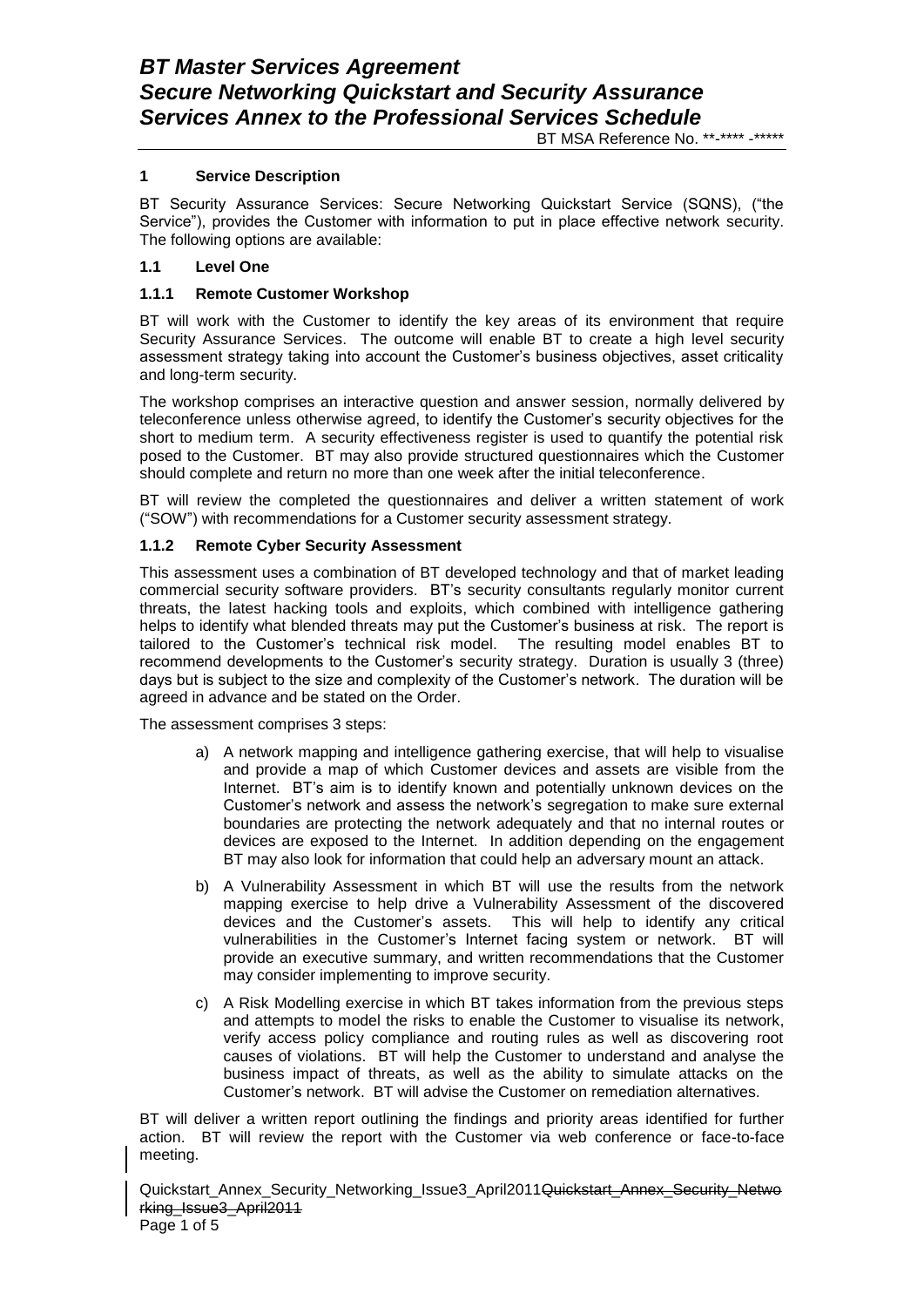#### **1.2 Level Two. Quick Start Secure Networking Assessment**.

The BT Secure Networking Quick Start is made up of a series of Quick Start modules that enable BT to establish an understanding of the Customer's network security. The Assessment duration is subject to the size and complexity of the Customer's network, and can vary from approximately 2 (two) to 3 (three) weeks depending on the modules ordered. Level Two modules can be ordered without a Level One assessment if the Customer has an immediate need for any of the work packages. Usually the required modules will be identified from the Level One workshop results. Not all modules are available in all locations.

BT will make an initial assessment of the Customer's network security, via a Level 1 workshop and the Customer's completed penetration and/or application testing questionnaires. The security assessment will then be performed using the modules stated on the Order.

On completion of the Modules ordered, BT will present an executive summary and a concise technical report detailing any findings and recommendations for improvement, details of how the Customer's network security compares to best security practice, list any vulnerabilities found, provide test results, and make recommendations for remedial action.

#### **1.2.1 (Module 1) Network Mapping**

This is a network mapping exercise that confirms the Customer's Internet presence and provides a map of the Customer's devices which are visible from the Internet. The exercise aims to identify known and potential unknown devices on the Customer's network and will assess the network's segregation to make sure external boundaries are protecting the network.

#### **1.2.2 (Module 2) Intelligence Gathering and Blended Attacks**

BT will study publicly available information about the Customer to establish any potential threats.

### **1.2.3 (Module 3) Web Application Testing**

This testing identifies and investigates the prioritisation of vulnerabilities found in thin client (web browser) and thick client (java) applications, including front end and back end systems. Activities range from injections to cross site scripting to decompiling code and HTML proxy manipulation. Tests are performed with in-depth application scanning tools and thorough manual checks.

#### **1.2.4 (Module 4) Penetration Testing**

Penetration testing is similar to the vulnerability assessment in Level One. In this module BT will explore in greater depth and exploit the vulnerabilities to gain access to the Customer's system.

#### **1.2.5 (Module 5) Firewall Rulebase Assessment**

This identifies areas of weakness, such as insecure protocols, poor change control and inefficient rule order.

#### **1.2.6 (Module 6) Email Application Assessment**

BT will provide a time limited assessment of the Customer's email traffic to determine the levels of viruses, SPAM, and general content control issues within the Customer's email.

#### **1.2.7 (Module 7) Voice & VOIP Audit**

BT will provide a security assessment and a real-time audit of the Customer's VOIP applications. The scope will be agreed before testing starts.

## **1.2.8 (Module 8) Secure Code Review**

Quickstart\_Annex\_Security\_Networking\_Issue3\_April2011Quickstart\_Annex\_Security\_Netwo rking\_Issue3\_April2011

Page 2 of 5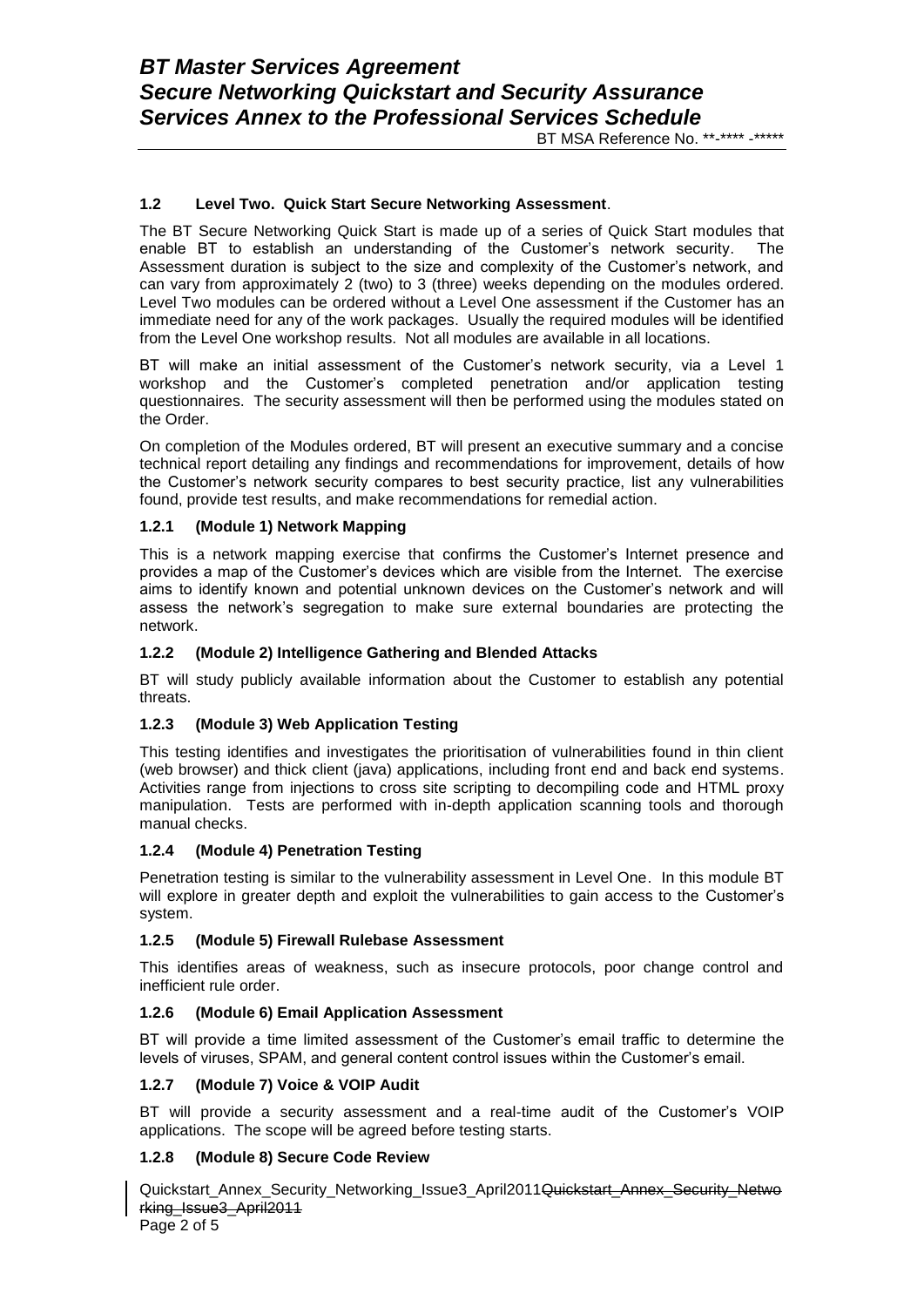BT will undertake a secure code review of the Customer's applications, which together with Penetration and Application testing ensures that deployed applications can undergo an extra level of security evaluation. This ensures that web applications have the level of assurance required to handle financial and personal information.

## **1.2.9 (Module 9) Database Security Testing**

BT will undertake Penetration testing of key Database assets to ensure that the risk posture is understood and ensure that confidentiality, integrity and availability is in line with the Customer's organisational policy.

## **1.2.10 (Module 10) Wireless Enterprise Audit**

BT will evaluate the Customer's existing wireless network security and identify weaknesses and vulnerabilities specific to the wireless infrastructure. BT will recommend technical and procedural changes that may increase wireless infrastructure security.

## **1.2.11 (Module 11) Mobile Worker Assessment**

BT will take a risk based approach in reviewing the security of remote access into the Customer's network infrastructure. Remote access and VPN testing will be performed. BT will attempt to breach a mobile worker's laptop and its access controls to see if Customer data can be accessed. In addition mobile application testing can be ordered for a range of mobile devices.

# **2 Minimum Period of Service**

- 2.1 The Minimum Period of Service for the Level One Quick Start Customer Workshop is one (1) day, unless stated otherwise on the Order.
- 2.2 The Minimum Period of Service for the Level One Quick Start Secure Technical Risk Assessment is three (3) days, unless stated otherwise on the Order.
- 2.3 The Minimum Period of Service for the Level Two Quick Start Secure Network Assessment is two weeks, unless stated otherwise on the Order.
- 2.4 If the scope and/or duration of the Level Two Modules ordered extend beyond the boundary of standard Level Two services then BT will work with the Customer to redefine the scope of the Service and will provide a quote for the revised scope.
- 2.5 If the Customer orders repeat health checks (penetration testing and web application testing) over a twelve (12) Month period the Minimum Period of Service for each test will three (3) days, and the average quarterly review takes two to three weeks, depending on the size and complexity of the network.

## **3 BT's Responsibilities**

BT shall perform the Service in a professional manner commensurate with good practice for work of this nature.

## **4 The Customer's Responsibilities**

- 4.1 The Customer will provide BT with all the information reasonably required by BT otherwise BT may not be able to provide the Service. This will include, but not be limited to, information on the Customer's network configuration and security policies such as up-to-date network diagrams, security policy documents, electronic or paper copy of the current firewall rule base, and IP address information of firewall(s), connecting infrastructure, and servers.
- 4.2 The Customer will provide BT with the name(s) of the individual(s) ("Customer Contact") and all requisite contact details. The Customer Contact will be available during Business Hours and be responsible for providing assistance and information as needed by BT.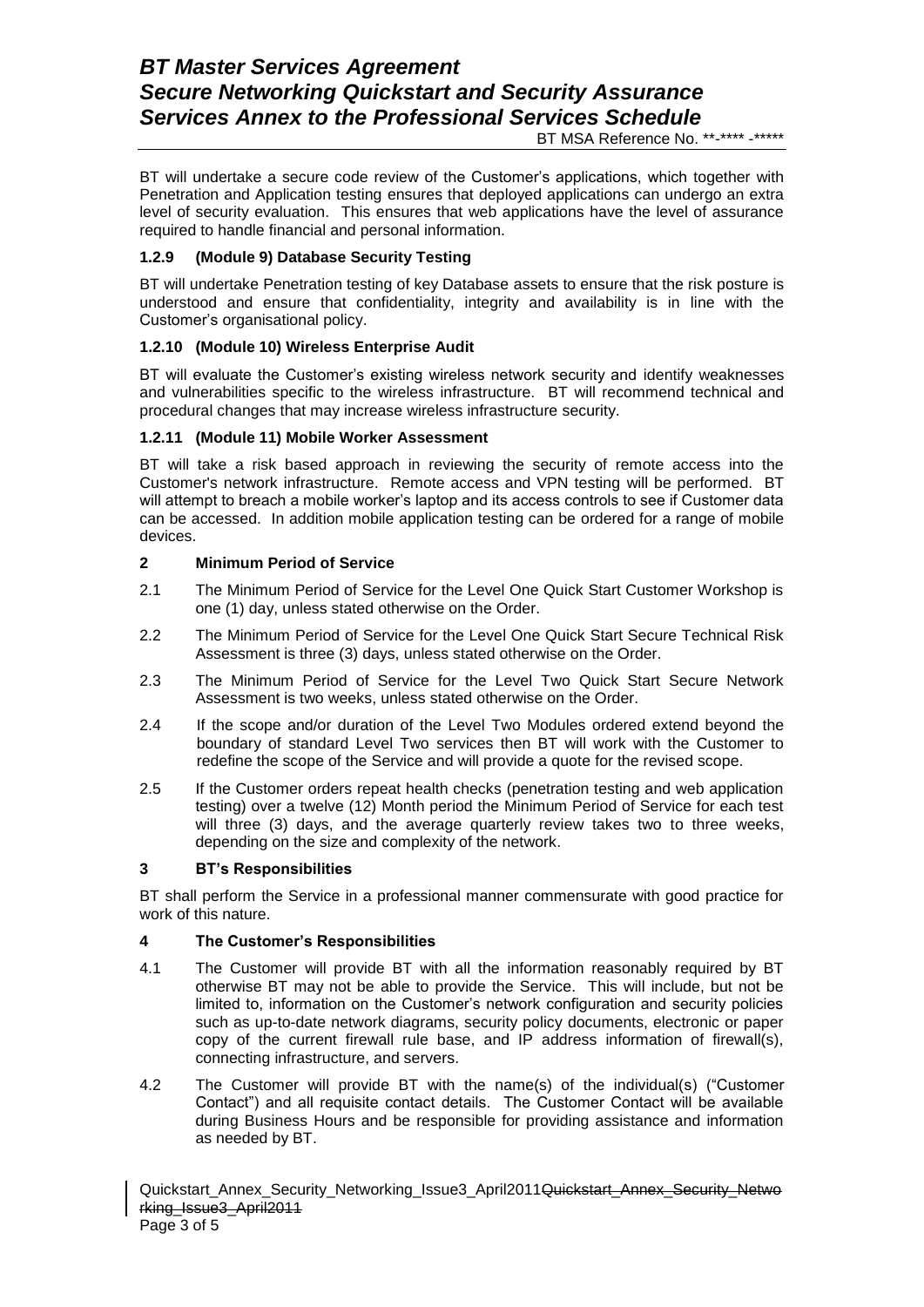- 4.3 In jurisdictions where an employer is legally required to make such disclosure to its employees, it is the Customer's responsibility to:
	- (i) inform its employees and Users that as part of the Service being deployed by BT, the usage of any targeted applications by the Customer's employees and/or Users may be monitored and reported to the Customer by BT; and
	- (ii) ensure that the Customer's employees and Users have consented or will be deemed to have consented to such monitoring and reporting, if such consent is legally required, and

BT shall not be liable for any failure of the Customer to comply with this paragraph 4.3 and the Customer shall indemnify BT from and hold BT harmless against any claims or actions brought by its employees or Users against BT arising out of the delivery of Services by BT in accordance with the terms hereof.

4.4 Any Customer data captured by BT in the delivery of the Service will remain the Customer's data and BT will only process this data to the extent necessary to deliver the Service or in accordance with the instructions of the Customer. At all times both Parties will comply with their respective obligations under applicable data protection and privacy legislation.

#### 4.5 **Penetration Testing**

- 4.5.1 The Customer acknowledges that penetration testing including penetration and unintentional denial of service attacks of the Customer's systems may affect the performance, operation and security of the systems. The Customer confirms that it is solely responsible for the security and integrity of its own equipment and data.
- 4.5.2 The Customer expressly authorises BT to access its computer systems and networks (and any programs and data held on them) to the extent reasonably required to enable BT to perform the Penetration Testing.
- 4.5.3 The Customer acknowledges and accepts that BT will use various proprietary penetration testing methods and such other methods as BT may, in its absolute discretion, deem appropriate, in providing the Service, to attempt to gain entry to the Customer's computer systems and networks, which may include replicating methods (whether software-based or not), applications and tools used by computer hackers and the Customer acknowledges and accepts that BT may as a result succeed in gaining access to its computer systems and networks.
- 4.5.4 The Customer warrants and undertakes to BT that it has the full right, power and authority, and has obtained all necessary third party consents and authorisations, to permit BT to provide Penetration Testing services and that any actions undertaken by BT in providing the Penetration Testing services in accordance with this Annex will not infringe the rights of any third party.
- 4.5.5 BT reserves the right to stop Penetration Testing if it has reason to suspect that the Customer has failed to obtain any such consents or authorisations. The Customer undertakes to indemnify and hold harmless BT, its directors, officers, employees and agents from and against all costs, claims, demands, expenses and liabilities of whatever nature arising out of or in connection with BT performing the Services in accordance with this Service Annex (save where those costs, claims, demands, expenses and/or liabilities arise as a direct result of BT's negligence) and to accept full responsibility for such liabilities.
- 4.5.6 Before testing starts the Customer shall make back up copies of all information held on the system to be tested. This information includes, but is not limited to, system data, programs, configuration files, security data (identification, authentication, access control, accounting and audit), source files and operating system configuration parameters. The Customer agrees that it may be necessary for the backups to be restored in order to return the operational system to its original state.

Quickstart\_Annex\_Security\_Networking\_Issue3\_April2011Quickstart\_Annex\_Security\_Netwo rking\_Issue3\_April2011